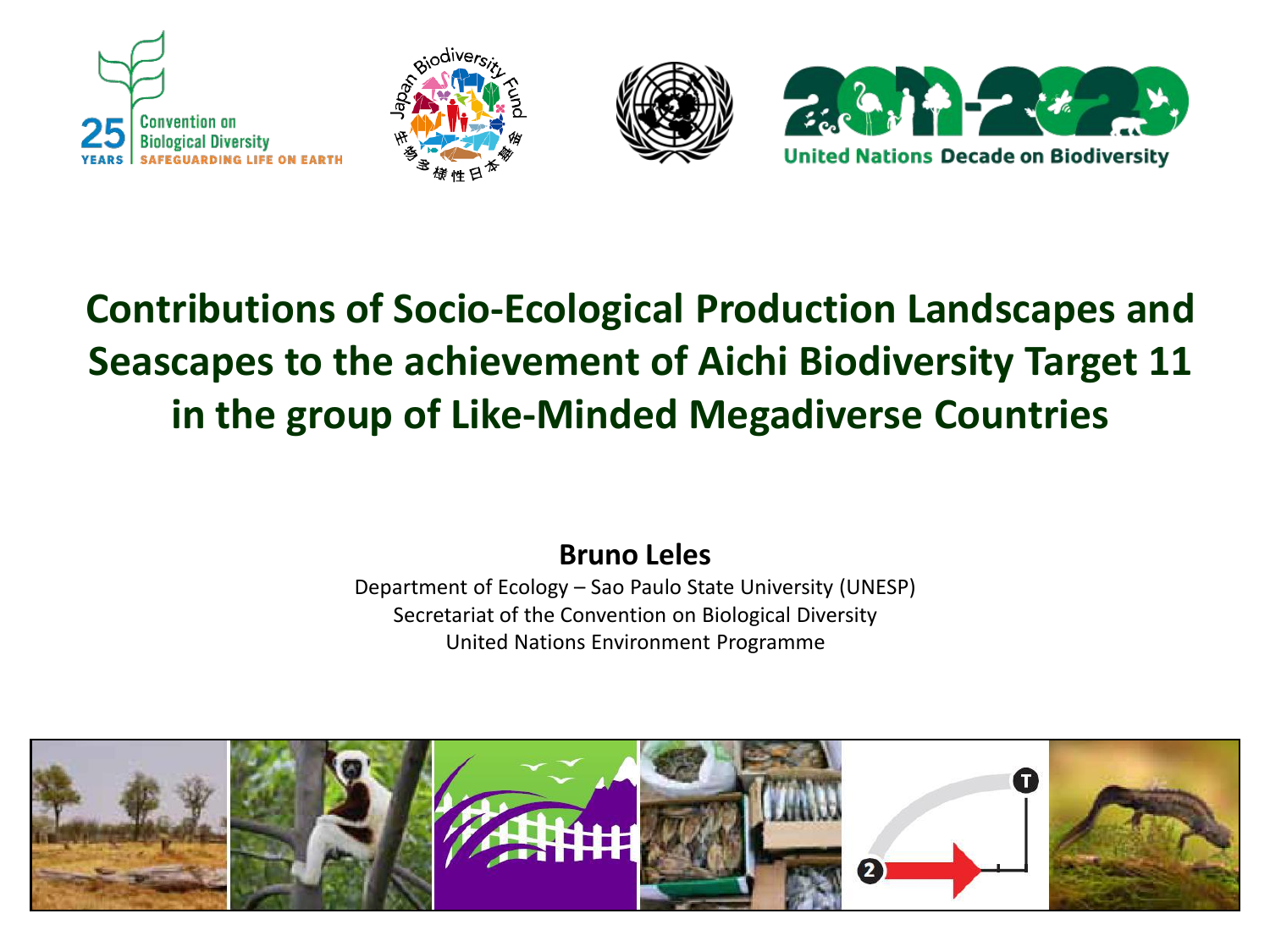





#### NBSAPs, National Priority Actions, National Reports, GEF 5-6



#### Commitments & Actions for Elements

| Country | <b>Ed</b> Element   | Action                                                                                                                                                                                                                                                                                                                                                                                                                                                                                                                                                                                                                                                                                                                                                                                                                                                                                                                                                                                                                                                               | <b>C</b> Source | Si Source details <b>Sil</b> Score | $\overline{\phantom{a}}$ |
|---------|---------------------|----------------------------------------------------------------------------------------------------------------------------------------------------------------------------------------------------------------------------------------------------------------------------------------------------------------------------------------------------------------------------------------------------------------------------------------------------------------------------------------------------------------------------------------------------------------------------------------------------------------------------------------------------------------------------------------------------------------------------------------------------------------------------------------------------------------------------------------------------------------------------------------------------------------------------------------------------------------------------------------------------------------------------------------------------------------------|-----------------|------------------------------------|--------------------------|
| China   | <b>Connectivity</b> | Establish biodiversity corridors between nature reserves and transboundary reserves to protect big cats such as<br>Amur tiger and Far East leopard.                                                                                                                                                                                                                                                                                                                                                                                                                                                                                                                                                                                                                                                                                                                                                                                                                                                                                                                  | <b>NBSAP</b>    | (NBSAP pg. 15)                     |                          |
| China   | Connectivity        | Establish biological corridors between nature reserves and restore degraded environment within priority areas.                                                                                                                                                                                                                                                                                                                                                                                                                                                                                                                                                                                                                                                                                                                                                                                                                                                                                                                                                       | <b>NBSAP</b>    | (NBSAP pg. 17)                     |                          |
| China   | <b>Connectivity</b> | Establish biodiversity corridors between reserves and improve the conservation of the national key protected wild<br>animals and plants and their habitats such as glant panda, crested ibis, endemic pheasants, wild sika deer, black-<br>necked crane, forest musk deer, cycas, alsophila and dove tree.                                                                                                                                                                                                                                                                                                                                                                                                                                                                                                                                                                                                                                                                                                                                                           | <b>NBSAP</b>    | (NBSAP pg. 19)                     |                          |
| China   | Connectivity        | Establish marine biodiversity corridors at Dongshan-Nan'a in the East China Sea and Taiwan Strait Protected Region                                                                                                                                                                                                                                                                                                                                                                                                                                                                                                                                                                                                                                                                                                                                                                                                                                                                                                                                                   | NBSAP           | (NBSAP pg. 22)                     |                          |
| China   | Governance          | Page 2: "establishment of co-management mechanisms involving local communities in NR management"<br>Page 6: "In the proposed project the generation and allocation of relevant socio-economic benefits to the local<br>population living in proximity to the proposed project area will be faciliated through: (i) promotion of community<br>participation in co-management fora created in each of the NRs (component 2); (ii) support provided through<br>significant levels of counterpart financing promoting alternative and /or sustainable livelihoods designed to provide<br>improved life quality over existing extractive practices based on a declining/degraded natural resource base; and (iii)<br>increased education opportunities."<br>Page 7: "Gender considerations will be taken into account in both the creation of co-management committees and in<br>participation in pilot alternative/sustainable livelihood activities as part of a priori participatory rural appraisals in<br>selected communities living in proximity to the four NRs." | GEF-5           | 4356                               | а                        |
| China   | integration         | "Page 1: "Four policies and regulatory frameworks promoting ""mainstreaming"" of biodiversity principles for at<br>minimum five production sectors"<br>Page 2: "reduction of pollution and its resulting impacts on biodiversity through the closure of 50 small paper mills.<br>along the Dongting Lake. Support for sustainable / alternative livelihoods for 1,500 fishers"                                                                                                                                                                                                                                                                                                                                                                                                                                                                                                                                                                                                                                                                                       | GEF-5           | 4356                               |                          |
| China   | Connectivity        | Page 3: "establishment of one or more biological corridors between PAs."<br>Page 6: "science based assessment and designation of biological corridors to facilitate greater connectivity between<br>PAs supported by studies to identify alternative and/or sustainable livelihoods compatible with conservation<br>objectives in communities affected by the creation of corridors."                                                                                                                                                                                                                                                                                                                                                                                                                                                                                                                                                                                                                                                                                | GEF-5           | 4526<br><b>Karlon</b>              | ÷.                       |
| China   | <b>Integration</b>  | Page 4: "development of policy tools for mainstreaming biodiversity in economic sectors and promoting biodiversity-<br>friendly industries (eco-farming, eco-processing, and eco-tourism) in landscapes in proximity to project supported<br>PAs." "The promotion of eco-tourism and other environmental-friendly industries have been identified as priorities<br>in the on-going formulation of the 12th Five-Year Plan. These development objectives are in complete conformity<br>with the nonlast objectives."                                                                                                                                                                                                                                                                                                                                                                                                                                                                                                                                                  | GEF-5           | 4526<br><b>COLOR</b>               | з                        |

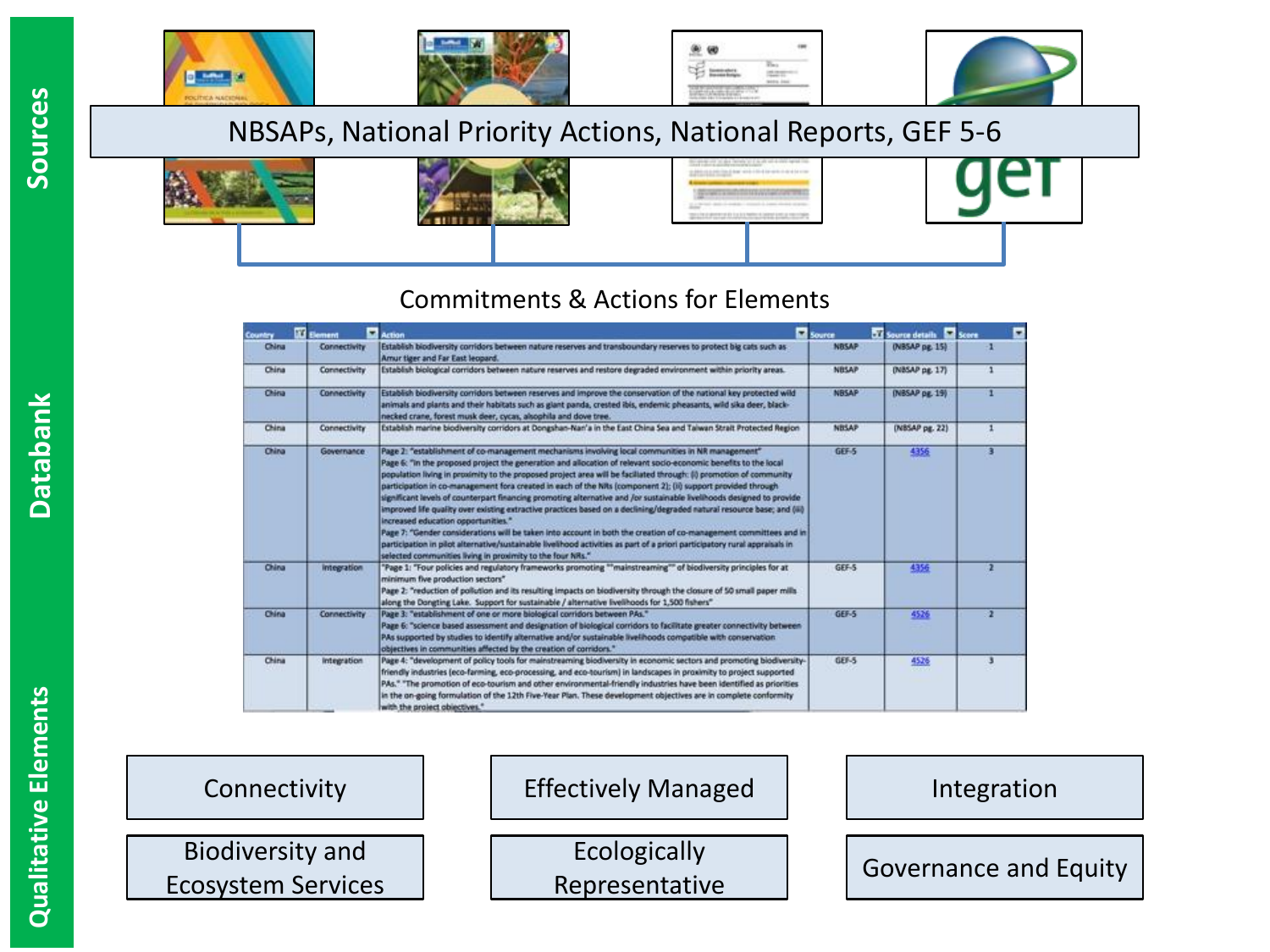## **Methods:**

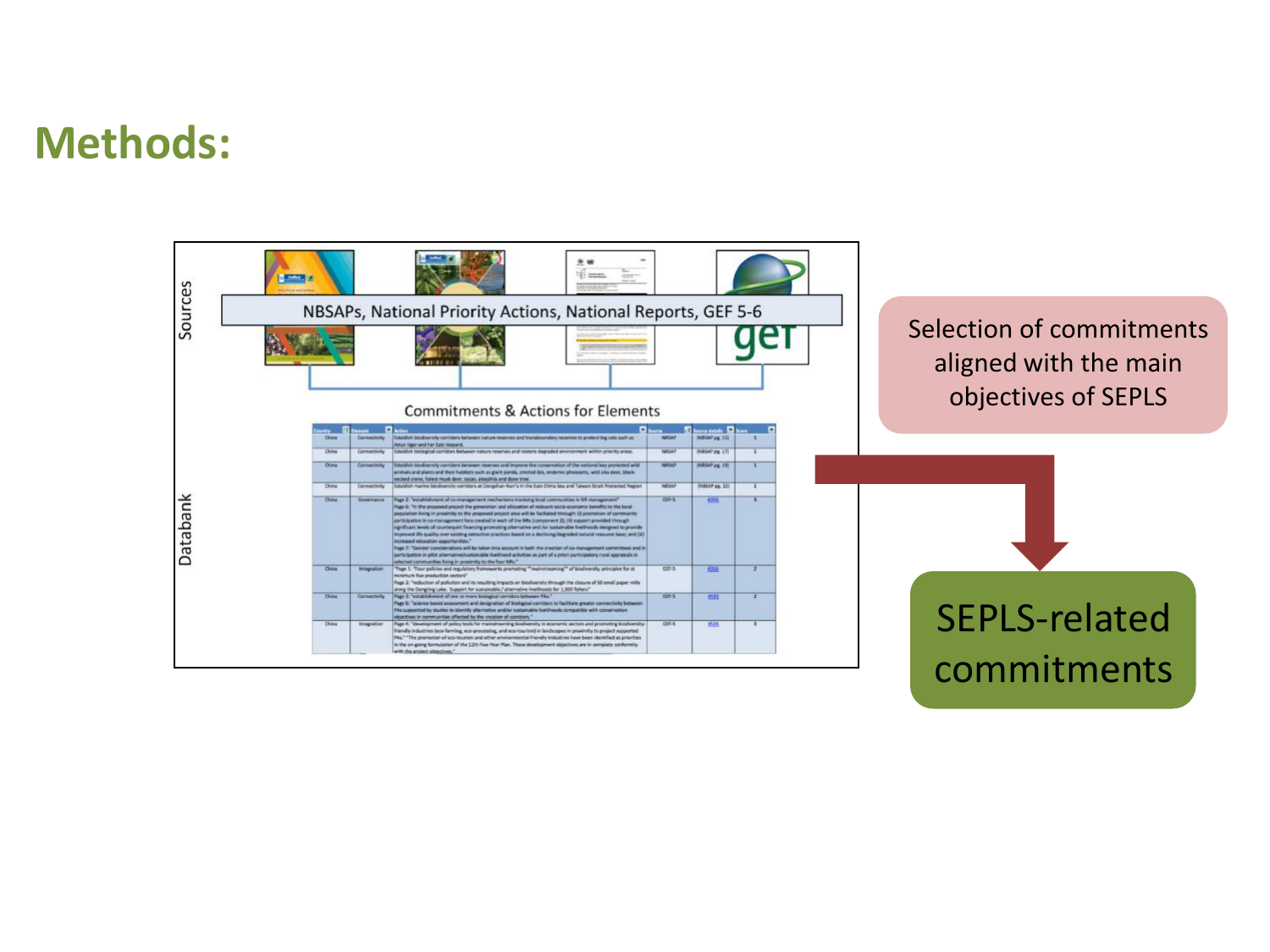# **Action Scoring System**

| <b>Score</b>   | <b>Description</b>                                                                                                                                                                                                      |
|----------------|-------------------------------------------------------------------------------------------------------------------------------------------------------------------------------------------------------------------------|
| $\mathbf 1$    | Action mentions the element in the document(s). The need for<br>actions is recognized however there is no designed action plan.                                                                                         |
| $\overline{2}$ | Action has a legal framework addressing the element and/or has<br>developed a list of actions that should be done in order to address<br>the element however no plan for how to implement these actions is<br>proposed. |
| 3              | Action has developed a specific plan(s) for how they will implement<br>the proposed action(s) for the element.                                                                                                          |

o Action scoring serves to improve understanding of the progress towards implementation of commitments to achieve the elements of Target 11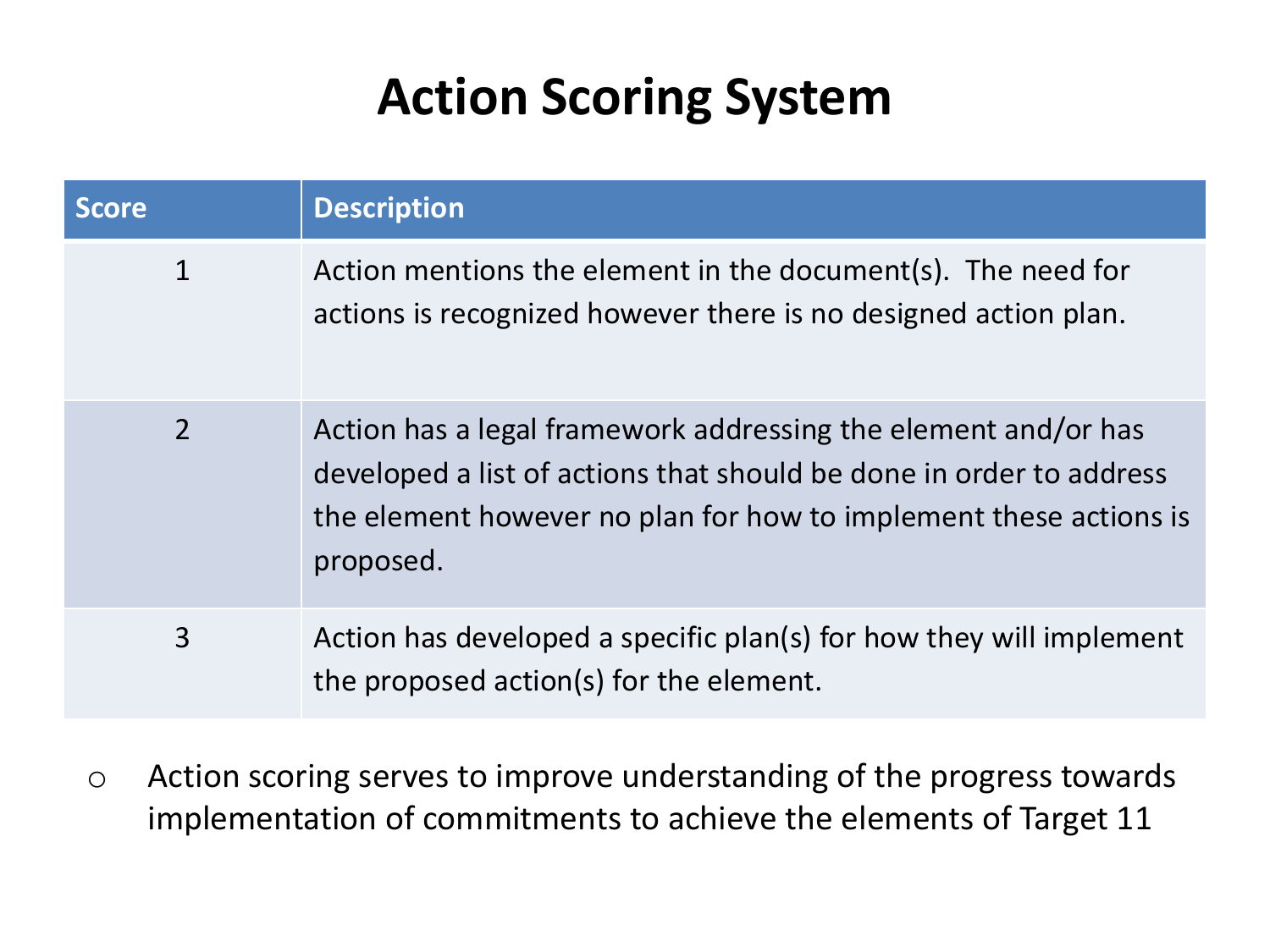

Areas of Synergy Areas of Synergy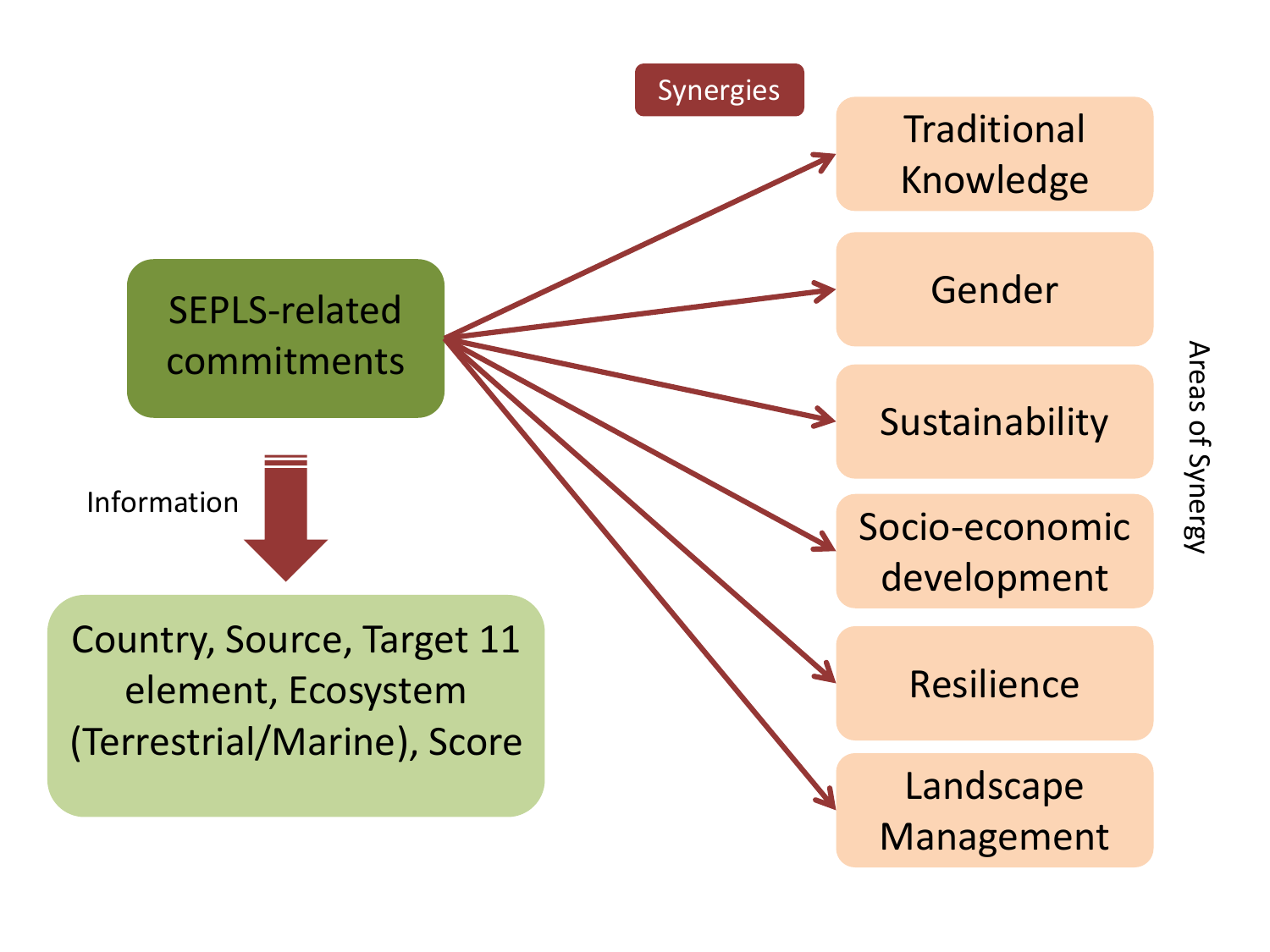

Traditional knowledge Biodiversity and ecosystem services Connectivity Gender Ecological representation Effective management Sustainability Equitable management Socio-economic development Resilience Integration Landscape management

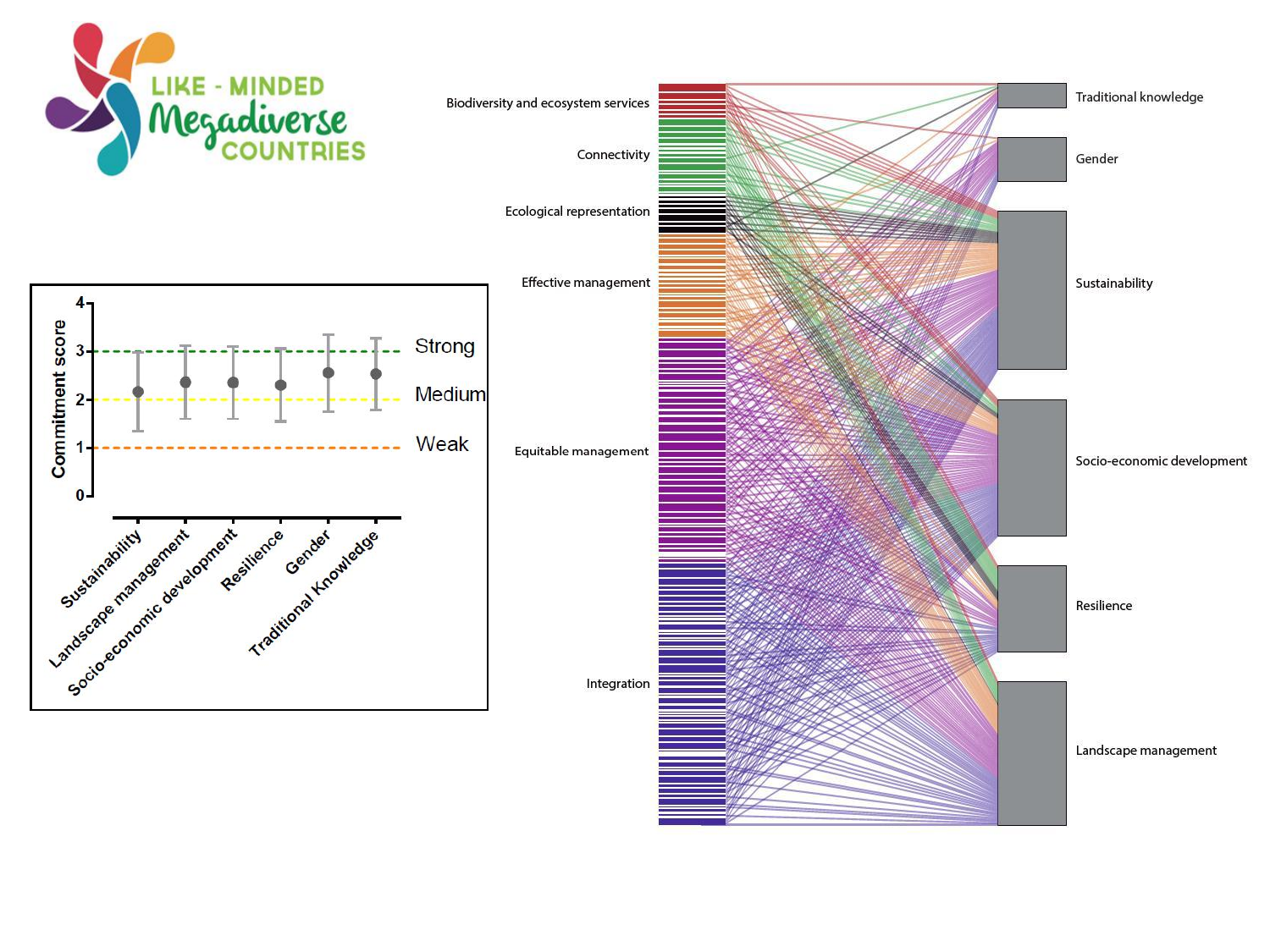# **Conclusions:**

- LMMCs have commitments to Target 11 that synergize with SEPLS.
- Most of these commitments are related to the elements Integration, Equitable Management and Effective Management of protected areas.
- Level of confidence on implementation of commitments is medium-high and do not vary significantly according to areas of synergies.
- The implementation of SEPLS-related commitments can provide multiple benefits. The major areas of benefit identified were Socio-Economic Development, Landscape Management and Sustainability.
- LMMCs can benefit from the wide network of IPSI partners and IPSI funding mechanisms to facilitate implementation of national commitments to improve the status of Target 11 elements.